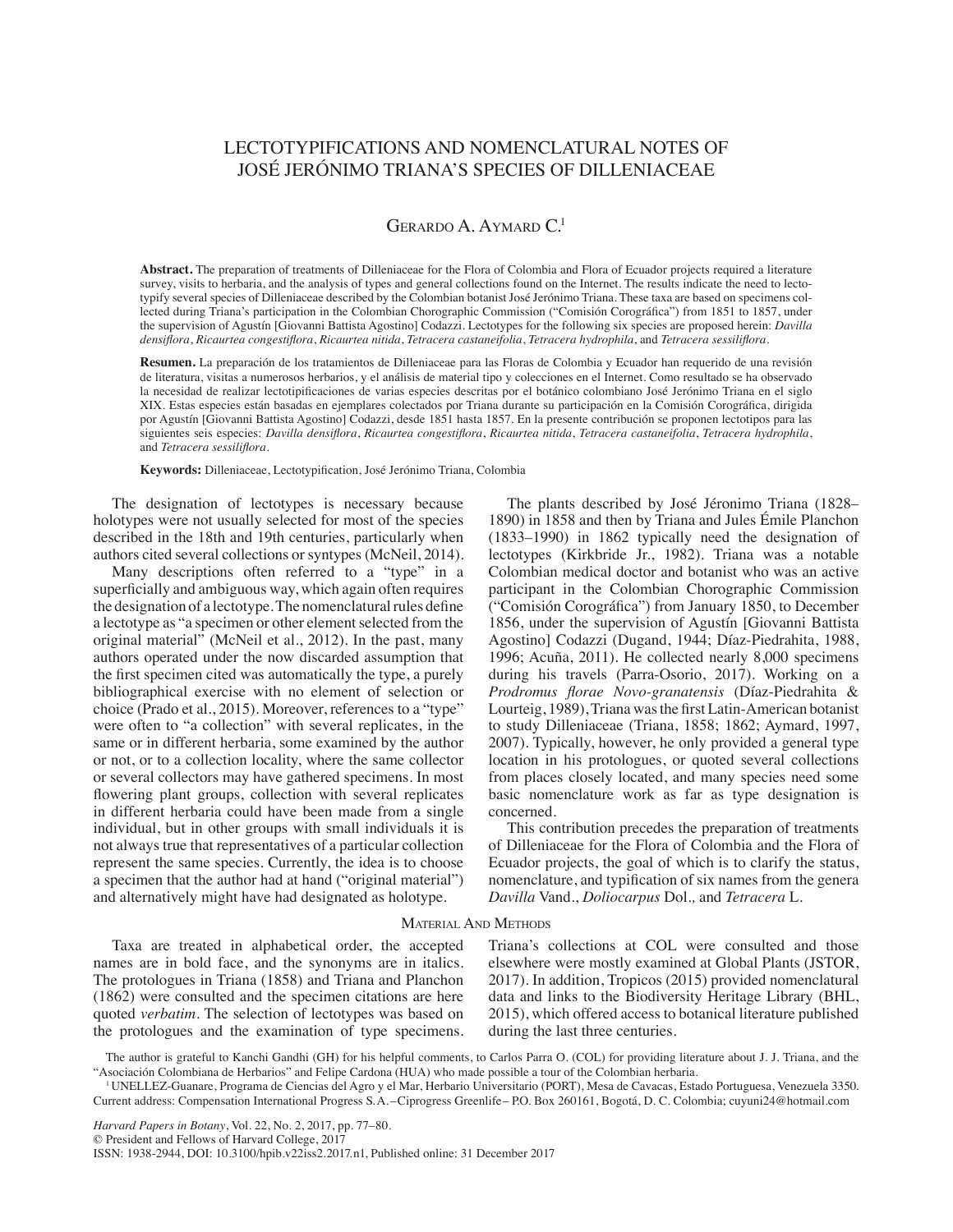#### Taxonomic Treatment

*Davilla densiflora* Triana & Planchon, Ann. Sc. Nat. 4, Sér. Bot. 17: 18–19. 1862. TYPE**:** [COLOMBIA] Nouvelle-Grenade: [Meta], Province de Bogotá, Villavicencio, Llano de San Martín, bassin du Meta, 400 m, January 1856, *J. J. Triana s.n.* (4763–2 (this is not a field collection number, see explanation below) (Lectotype, here designated: COL; Isolectotypes: BM [image seen], G [image seen], P [image seen], W [image seen]).

**Protologue specimen citation:** "Villavicencio, *au pied de la Cordillère de Bogotá, côté oriental, bassin du Meta, sur les lisières des forȇts*, 400 *mètres*, (Tr.)."

**Residual syntype:** [COLOMBIA] Nouvelle-Grenade: [Meta], Province de Bogotá, bassin du Meta, 300 m, January 1851, *J. J. Triana s.n.* (K [image seen]).

**Typification commentary:** The authors (Kirkbride Jr., 1982) cited only a general locality and later Kubitzki (1971) cited "Triana (COL, W), Kolumbien, Meta." Two specimens collected in the type locality were located, and the one matching the protologue is chosen here as the lectotype. Fraga (2012) observed that this taxon did not have a type specimen and he proposed a lectotypification based on the following specimen: "Colombia, Bogotá,Vilavicencio, Llano de San Martin, 1856, *J. J. Triana, 4763-2.*" However, the supposed Triana's field collection numbers annotated in almost all of his labels are in fact a generic number based on Endlicher's system (see below), and the number after the comma refers to the number of replicates of the collection (Kirkbride Jr., 1982). This system was used by J. J. Triana to handle his collections.

Stephan Ladislaus Endlicher (1804–1849) set up a system of plant genera arranged according to a natural order, in which he treated and numbered 6,835 genera of plants (6,285 of vascular plants) called "*Genera Plantarum Secundum: Ordines Naturales Disposita"* (Endlicher, 1836– 1841). It is imperative for students of the flora of Colombia to understand Triana's numbering system, and that the set of Triana's specimens at COL is a duplicate set of that at the BM and other European herbaria (Kirkbride Jr., 1982).

**Current status:** *Davilla densiflora* is a synonym of *Davilla nitida* (Vahl) Kubitzki (Kubitzki, 1971; Fraga, 2012; Aymard & Kelloff, 2016).

*Ricaurtea congestiflora* Triana, Ann. Sci. Nat., Bot. sér. 4 9: 48 (1858). TYPE: [COLOMBIA] *Crescit in valle fluminis Metae et indeclivitale orientali Andium Bogotensium usque ad altitudinem 1300 metrorum*, *J. J. Triana s.n.* (Lectotype designated here: COL; Isolectotype: P [image seen]).

**Homotypic synonym:** *Doliocarpus congestiflorus* (Triana) Gilg &Werderm., Nat. Pflanzenfam. (ed. 2) 21: 21. (1925).

**Protologue specimen citation:** [COLOMBIA. Meta]: "*Crescit in valle fluminis Metae et indeclivitale orientali Andium Bogotensium usque ad altitudinem 1300 metrorum.*"

**Typification comment:** Triana cited only a general locality without specifying any collection or *exsiccata*. Kubitzki (1971) cited "syntypes" at COL, K, and P. In the current study, it was found that only a single collection was made in the type locality region and that the specimens housed at COL, K, and P, as cited by Kubitzki, constitute syntypes. Of these, the COL specimen is here designated as the lectotype.

**Current status:** *Ricaurtea congestiflora* is a synonym of *Doliocarpus dentatus* (Aubl.) Standl. subsp. *dentatus* (Kubitzki, 1971; Gallardo-Hernández, C. 2004).

*Ricaurtea nitida* Triana, Ann. Sci. Nat. Bot., sér. 4: 47 (1858). TYPE: [Colombia] Nouvelle-Grenade: [Tolima], Prov. Mariquita et Neiva, Vallée du Magdalena, 500 m, 1 August 1853, *J. J. Triana s.n.* (Lectotype, here designated: COL).

**Homotypic synonym:** *Doliocarpus nitidus* (Triana) Triana & Planch., Ann. Sci. Nat., Bot. sér. 4, 17: 16. 1862.

*Doliocarpus nitidus* (Triana) Gilg & Werderm., Nat. Pflanzenfam. (ed. 2) 21: 21 (1925), isonym*.*

**Protologue specimen citation:** "*Crestic in fluminis Magdalenae regione calidissima usque ad altitudinem* 1000 *metrorum*."

**Residual syntypes:** [COLOMBIA] Nouvelle-Grenade: [Tolima], El Espinal, Vallee du Magdalena, 1200 m, July 1853, *J. J. Triana s.n.* (BM [image seen], COL, P [image seen], US [image seen], W [image seen]. [COLOMBIA] Nouvelle-Grenade: [Tolima], Prov. Mariquita - Neiva, 500 m, 01-08-1853, *J. J. Triana s.n.* (COL). [Colombia] Nouvelle-Grenade: Prov. Bogotá et Mariquita, Vallee du Magdalena, 500–000 m, *J. J. Triana s.n.* (P [image seen]). [COLOMBIA] Nouvelle-Grenade: Prov. Bogotá et Mariquita, Socorro, Vallee du Magdalena, 1200 m, *J. J. Triana s.n* (BM [image seen], K [image seen], G [image seen], P [image seen], US [image seen], W [image seen]).

**Typification commentary:** Triana (1858) described *Ricaurtea* to honor captain Antonio Ricaurte Lozano (1786– 1814), a "Neogranadino" independence hero, based in at least five of his own collections gathered in 1854. Triana, however, cited only a general type locality (Triana, 1858). Later, Triana and Planchon (1862) after studying another collection (i.e., *Goudot s.n*) and finding no significant distinctions to keep both genera, transferred *Ricaurtea nitida* to *Doliocarpus*, a genus described by Daniel Rolander in 1756. This time the authors cited a more detailed locality ("*Prov. de Mariquita et Neiva, vallée du Magdalena, entre* 300–1200 *métres d´attitude*"), but without referring any particular specimen, and cited Goudot's collection as well (Triana & Planchon, 1862). Kubitzki (1971) cited "Kolumbien, Triana a. 1851–59 (BM, COL, P, W)."

**Current Status:** *Ricaurtea nitida* is a synonym of **Doliocarpus nitidus** (Triana) Triana & Planchon.

*Tetracera castaneifolia* Triana & Planchon, Ann. Sci. Nat., Bot., sér. 4, 17: 22–23. 1862, as "*castaneaefolia.*" TYPE: [COLOMBIA] Nouvelle-Grenade: [Meta] Apiai, dans les Llanos de San Martin, bassin du Río Meta, 500 m, 1856, *J. J. Triana s.n.* (Lectotype, designated here: P [image seen]).

**Protologue specimen citation**: "*Apiai, dans Les Llanos de San Martín, Bassin du Rio Meta*, alt. 500 *métres*."

**Residual syntype:** [COLOMBIA] Nouvelle-Grenade: Province de Bogotá: plaine du Meta, 300 m, 1856, *J. J. Triana s.n.* (P [image seen]).

**Typification comment:** Triana and Planchon (1862) cited only a general type locality. Kubitzki (1970) cited an "isotype" of this species and provided the following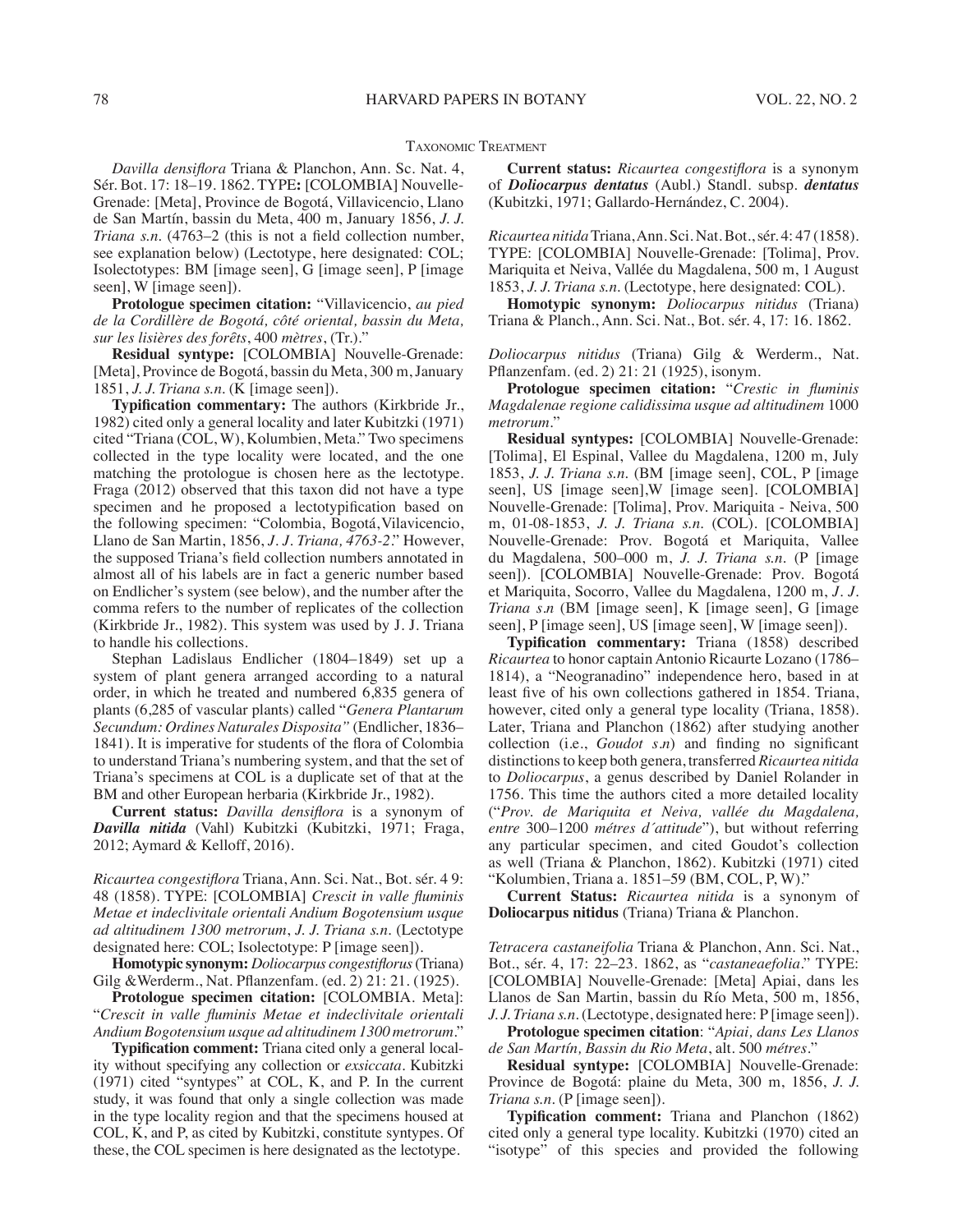information: "Meta, Llanos de San Martín, Triana (P)." Since a holotype never existed, Kubitzki's usage of "isotype" is construed as a correctable error for the term lectotype (ICN Art. 9.9; McNeill & al., 2012). However, the author located two specimens collected in the general type locality and, therefore, Kubitzki's citation is assumed to be the first-step lectotypification. Of the two specimens, the one that more closely matches the protologue is designated here as the second-step lectotype (ICN Art. 9.17; McNeill & al., 2012).

**Current Status:** *Tetracera castaneifolia* is a synonym of *Tetracera volubilis* L. subsp. *volubilis* (Kubitzki, 1970).

**Tetracera hydrophila** Triana & Planchon, Ann. Sci. Nat., Bot., sér. 4, 17: 20. 1862. TYPE: [Colombia] [Colombia] Nouvelle-Grenade [Nariño]: Provincia de Barbacoas, Río Telembí und Río Patia, Caño de Chimbusa, 20 mt, 1853, *J. J. Triana s.n.* (Lectotype, here designated: G [image seen]. Isolectotypes: BM [image seen], BR [image seen], K [image seen], P [image seen], W [image seen]).

**Protologue specimen citation**: "*Bords des cours d´eau; Rio Patia, Rio Telembi et Caño de Chimbusa*, alt 20 *métres*, prov. de Barbacoas, près de la côte du Pacifique."

**Residual syntype:** [COLOMBIA] Nouvelle-Grenade [Nariño]: Río Telembí, 1853, *J. J. Triana s.n.* (P [images seen]). [COLOMBIA] Nouvelle-Grenade [Nariño]: Caño de Chimbusa, Rio Patia, 1853, *J. J. Triana s.n.* (P [image seen]). [COLOMBIA] Nouvelle-Grenade [Nariño]: Bords des riviers de Patia et de Telembi, 1853, *J. J. Triana s.n.* (NY [image seen], W [image seen]).

**Typification comment:** Triana and Planchon (1862) described *Tetracera hydrophila* based on four of Triana's collections, but within the protologue cited only a general type locality and mentioned three watercourses ("Río Patia, Rio Telembí et Caño de Chimbusa). Kubitzki (1970) cited these three localities without specifying a particular collection.

*Tetracera sessiliflora* Triana & Planchon, Ann. Sci. Nat., Bot., sér. 4, 17: 21 1862. TYPE: [Colombia] Nouvelle-Grenade [Cundinamarca]: Vallée du Magdalena, La Mesa (Guaduas), 400–200 mètres, 1854, *J. J. Triana s.n.*

(Lectotype, here designated: G [image seen]; Isolectotype: P [image seen]).

**Specimen citation:** "Villeta, Guaduas, La Mesa, etc., sur le versant occidental de la cordillère de Bogotá, et daus la vallée du Magdalena, 400–1200 mètres (Tr.), Garrapata, sur le fleuve Magdalena, alt. 600 mètres (Humb. & Bonpl.); Mendez et Guaduas (Goudot); Panamá (Weddell)."

Residual syntype: [COLOMBIA] Nouvelle-Grenade: Prov. de Bogotá. Magdalena, 1000 m, 1854, *J. J. Triana s.n.* (BM [images seen], US [images seen]). [COLOMBIA] Nouvelle-Grenade [Cundinamarca]: Prov. de Neiva et Bogotá, Vallée du Magdalena, La Mesa, Villeta, 400–1200 mètres, 1854, *J. J. Triana s.n.* (P [image seen]). [Colombia] Nouvelle-Grenade: Prov. de Bogotá et Mariquita. Vallée du Magdalena, 500–1200 m, 1854, *J. J. Triana s.n.* (K [images seen]). [COLOMBIA] Nouvelle-Grenade: Prov. de Bogotá, Villeta, 1200 mètres, 1854, *J. J. Triana s.n.* (BM [images seen]). [COLOMBIA] Nouvelle-Grenade [Cundinamarca]: Vallée du Magdalena, Guaduas, *J. Guodot 3* (P, cited by Triana and Planchon, 1862; Kubitzki, 1970). [Colombia] Nouvelle-Grenade: Crescit in ripa fluminis Magdalenae, prope Garapatas, alt. 80-100 hex. A. von Humboldt & A. Bonpland *s.n.* (P [image seen]). Panama: *H. A. Weddell s.n.* (cited by Triana & Planchon, 1862; Kubitzki, 1970).

**Typification comment:** Triana and Planchon (1862) cited "*Tetracera volubilis* HBK., *Nov. Gen. et sp*. V, 119[1821], non L. [1753]" as a synonym. Had Humboldt, Bonpland, and Kunth described *T. volubilis* as a new species, he would have created a later homonym, and it would have made Triana and Planchon's *T. sessiliflora* a new name for a later homonym; however, when the original work is consulted, it is evident that the authors did not describe *T. volubilis* as a new species, but actually used Linnaeus' 1753 name for their species treatment. Thus it is asserted here that Triana and Planchon (1862) published a new species and included "Tetracera volubilis" *sensu* Kunth, non L. (1753) as a synonym. Kubitzki (1970) cited a few of the specimens cited above as syntypes (Kubitzki, 1970). One of Triana's collections housed at G is selected here as the lectotype.

**Current status:** *Tetracera sessiliflora* is a synonym of *Tetracera portobellensis* Beurl. (Kubitzki, 1970; González-Arce, 2010).

### LITERATURE CITED

- Acuña, R. 2011. José Jerónimo Triana (heredero de una tradición botánica). Cuadernos de pioneros de museología. Universidad Nacional de Colombia, Bogotá, Colombia.
- Aymard, G. 1997. Dilleniaceae Novae Neotropicae V. El género *Doliocarpus* en Colombia. Anales Jardín Bot. de Madrid. 55: 17–30.
- ––––––. 2007. Two new species of *Doliocarpus* (Dilleniaceae) from Colombia. Novon 17: 288–293.
- –––––– and C. Kelloff. 2016. 40. Dilleniaceae. Pages 1–41 in S. Mota de Oliveira and M. J. Jansen Jacobs, eds. Flora of the Guianas. Ser. A, Phanerogams, Fascicle 31.
- BHL. 2015. Biodiversity Heritage Library. A consortium of natural history and botanical libraries. http://www.biodiversity library.org/
- Díaz-Piedrahita, S. 1988. José Jerónimo Triana (Rasgos biográficos). Trianea 1: 1–4.
- ––––––. 1996. José Jerónimo Triana (Naturalista multifacético). Biblioteca breve, Biografía de las Ciencias en Colombia. Fondo Fen Colombia, Bogotá.
- –––––– and A. Lourteig. 1989. Génesis de una flora. Acad. Colomb. Cienc. Ex. Fis. Nat. Colección E. Pérez-Arbeláez 2. Bogotá.
- DUGAND, A. 1944. Itinerarios botánicos de José Jerónimo Triana. Revista. Rev. Acad. Colomb. Cienc. Ex. Fis. Nat. 5(20): 483–489.
- Endlicher, S. L. 1836–40. Genera Plantarum: Secundum Ordines Naturales Disposita. Fr. Beck, Wien.
- Fraga, N. C. 2012. Filogenia e revisão taxonômica de *Davilla* VAND. (Dilleniaceae). Ph.D. Dissertation, Universidade Federal de Minas Gerais, Instituto de Ciências Biológicas, Departamento de Botânica. Belo Horizonte, Brasil.
- Gallardo-Hernández, C. 2004. Dilleniaceae. Fl. Veracruz 134: 1–27.